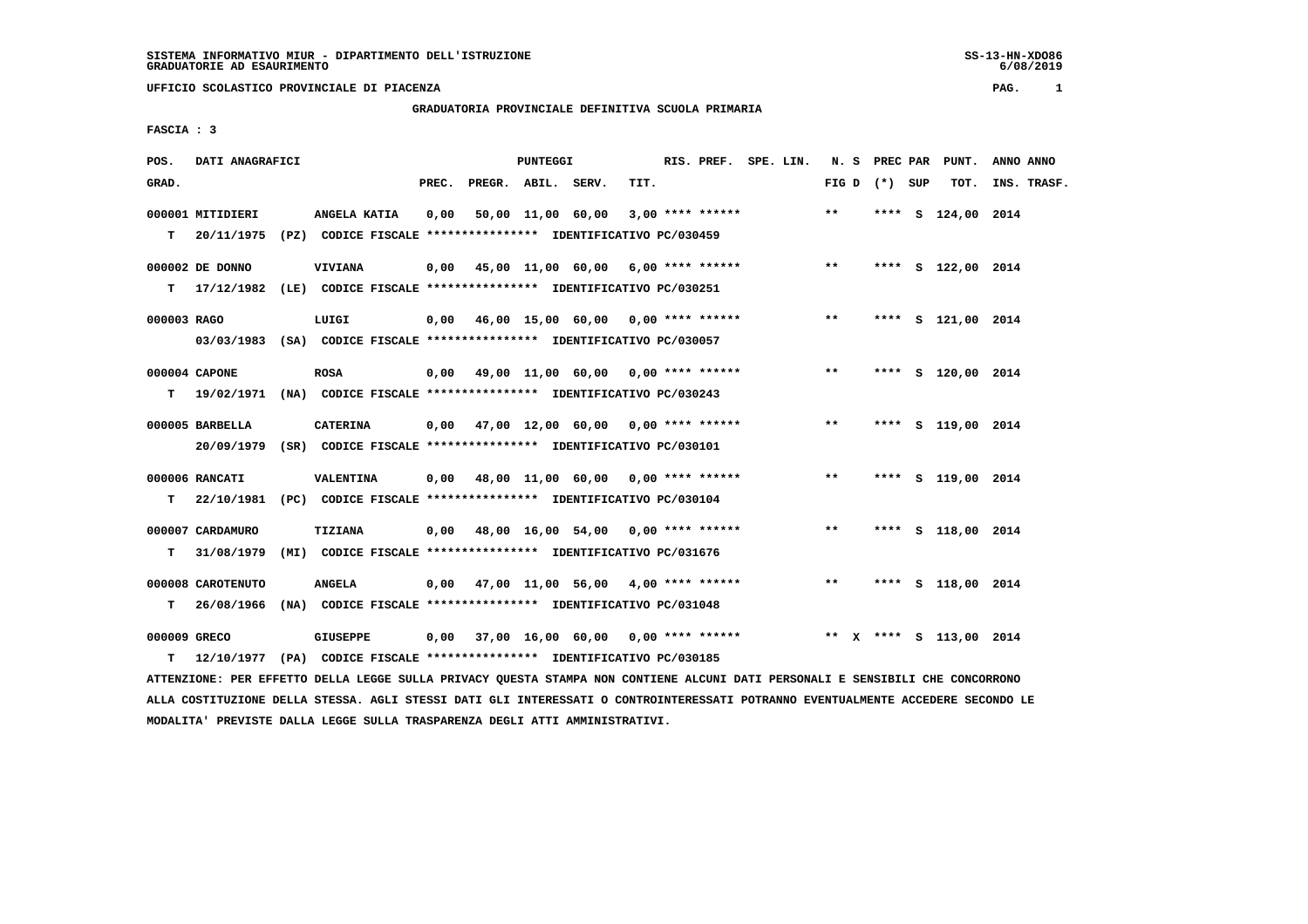**GRADUATORIA PROVINCIALE DEFINITIVA SCUOLA PRIMARIA**

 **FASCIA : 3**

| POS.         | DATI ANAGRAFICI |                                                                           |       |                    | PUNTEGGI |                                                                        |      | RIS. PREF. SPE. LIN. |  |       |                 | N. S PREC PAR PUNT.     | ANNO ANNO   |  |
|--------------|-----------------|---------------------------------------------------------------------------|-------|--------------------|----------|------------------------------------------------------------------------|------|----------------------|--|-------|-----------------|-------------------------|-------------|--|
| GRAD.        |                 |                                                                           | PREC. | PREGR. ABIL. SERV. |          |                                                                        | TIT. |                      |  |       | FIG D $(*)$ SUP | тот.                    | INS. TRASF. |  |
|              | 000010 BRESCIA  | IMMACOLATA                                                                | 0,00  |                    |          | 36,00 14,00 60,00                                                      |      | $0.00$ **** ******   |  |       |                 | ** X **** S 110,00 2014 |             |  |
|              |                 | T 30/03/1981 (NA) CODICE FISCALE *************** IDENTIFICATIVO PC/030862 |       |                    |          |                                                                        |      |                      |  |       |                 |                         |             |  |
|              | 000011 AMISANI  | <b>DANIELA</b>                                                            |       |                    |          | 0,00 39,00 11,00 60,00 0,00 **** ****** **** *** ** **** S 110,00 2014 |      |                      |  |       |                 |                         |             |  |
|              |                 | T 09/09/1971 (PC) CODICE FISCALE *************** IDENTIFICATIVO PC/030341 |       |                    |          |                                                                        |      |                      |  |       |                 |                         |             |  |
|              | 000012 PRINCIPI | <b>MICHELA</b>                                                            |       |                    |          | $0,00$ 49,00 0,00 60,00 0,00 **** ******                               |      |                      |  | $***$ |                 | **** S 109,00 2014      |             |  |
|              |                 | T 09/04/1970 (PC) CODICE FISCALE *************** IDENTIFICATIVO PC/030990 |       |                    |          |                                                                        |      |                      |  |       |                 |                         |             |  |
| 000013 TOSI  |                 | <b>ALESSANDRA</b>                                                         |       |                    |          | 0,00 38,00 11,00 60,00 0,00 **** ******                                |      |                      |  | $**$  |                 | **** S 109,00 2014      |             |  |
|              |                 | T 19/09/1966 (PC) CODICE FISCALE *************** IDENTIFICATIVO PC/030335 |       |                    |          |                                                                        |      |                      |  |       |                 |                         |             |  |
|              | 000014 FERRARI  | <b>AGNESE</b>                                                             |       |                    |          | $0,00$ 32,00 15,00 60,00 0,00 **** ******                              |      |                      |  | $***$ |                 | **** S 107,00 2014      |             |  |
|              |                 | T 29/01/1983 (PC) CODICE FISCALE *************** IDENTIFICATIVO PC/030307 |       |                    |          |                                                                        |      |                      |  |       |                 |                         |             |  |
|              | 000015 MALERBA  | <b>MARIA GIULIA</b>                                                       | 0,00  |                    |          | 34,00 11,00 60,00 0,00 **** ******                                     |      |                      |  | $***$ |                 | **** S 105,00 2014      |             |  |
|              |                 | T 27/07/1982 (LO) CODICE FISCALE *************** IDENTIFICATIVO PC/030247 |       |                    |          |                                                                        |      |                      |  |       |                 |                         |             |  |
|              | 000016 GENTILE  | <b>ANTONELLA</b>                                                          |       |                    |          | $0,00$ 31,00 11,00 60,00 3,00 **** ******                              |      |                      |  |       |                 | ** X **** S 105,00 2014 |             |  |
| т            |                 | 29/09/1983 (TP) CODICE FISCALE *************** IDENTIFICATIVO PC/031073   |       |                    |          |                                                                        |      |                      |  |       |                 |                         |             |  |
| 000017 LANZA |                 | <b>ENRICO</b>                                                             | 0,00  | 41,00              |          | 0,00 60,00 0,00 **** ******                                            |      |                      |  | $***$ |                 | **** S 101,00 2014      |             |  |
| T.           |                 | 16/07/1963 (PC) CODICE FISCALE *************** IDENTIFICATIVO PC/030229   |       |                    |          |                                                                        |      |                      |  |       |                 |                         |             |  |
| 000018 SORCE |                 | <b>GIOVANNA</b>                                                           |       |                    |          | $0,00$ 30,00 13,00 58,00 0,00 **** ******                              |      |                      |  | $***$ |                 | **** S 101,00 2014      |             |  |
| т            |                 | 29/07/1968 (EE) CODICE FISCALE *************** IDENTIFICATIVO PC/030484   |       |                    |          |                                                                        |      |                      |  |       |                 |                         |             |  |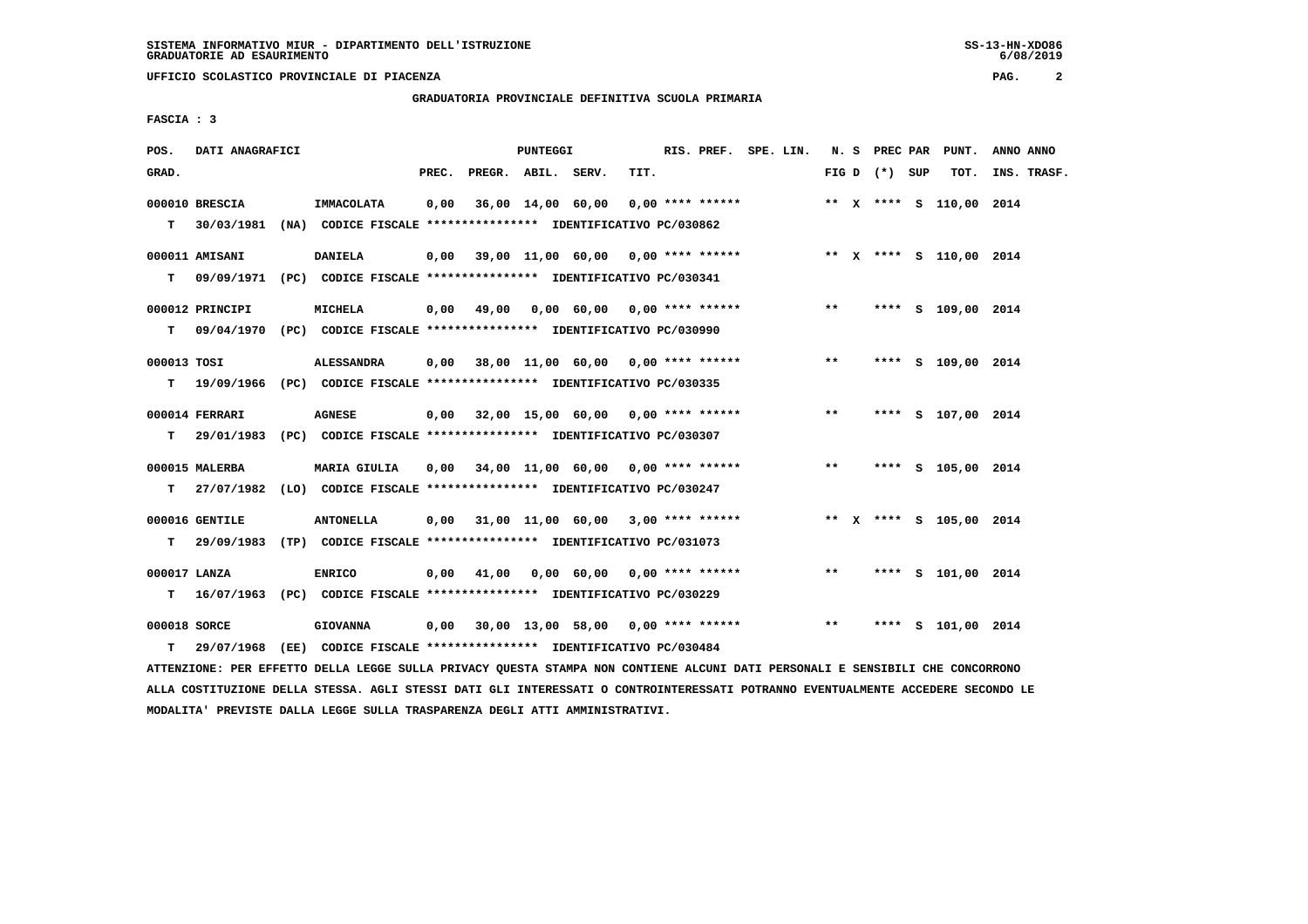**GRADUATORIA PROVINCIALE DEFINITIVA SCUOLA PRIMARIA**

 **FASCIA : 3**

| POS.              | DATI ANAGRAFICI    |                                                                                                                                 |       |                    | PUNTEGGI |                                                                                          |      | RIS. PREF. SPE. LIN. |  |       | N. S PREC PAR   | PUNT.                  | ANNO ANNO   |
|-------------------|--------------------|---------------------------------------------------------------------------------------------------------------------------------|-------|--------------------|----------|------------------------------------------------------------------------------------------|------|----------------------|--|-------|-----------------|------------------------|-------------|
| GRAD.             |                    |                                                                                                                                 | PREC. | PREGR. ABIL. SERV. |          |                                                                                          | TIT. |                      |  |       | FIG D $(*)$ SUP | TOT.                   | INS. TRASF. |
|                   | 000019 TAGLIAFERRI | <b>STEFANIA</b><br>T 15/09/1966 (PC) CODICE FISCALE *************** IDENTIFICATIVO PC/030770                                    |       |                    |          | $0,00$ 21,00 15,00 60,00 3,00 **** ******                                                |      |                      |  |       | ** $X$ **** S   | 99,00 2014             |             |
|                   | 000020 ARZENTE     | <b>ANNA</b><br>T 19/10/1968 (CZ) CODICE FISCALE *************** IDENTIFICATIVO PC/030271                                        |       |                    |          | 0,00  26,00  11,00  60,00  0,00  ****  ******    **    **    x  ****    s    97,00  2014 |      |                      |  |       |                 |                        |             |
| 000021 LOSI<br>T. |                    | <b>VANNA</b><br>20/02/1973 (PC) CODICE FISCALE **************** IDENTIFICATIVO PC/030373                                        |       |                    |          | $0,00$ 25,00 12,00 60,00 0,00 **** ******                                                |      |                      |  | $***$ | **** S          | 97,00 2014             |             |
| T.                | 000022 PISTARA     | CONCETTA MARI 0,00 82,00 14,00 0,00 0,00 **** ******<br>06/03/1983 (CT) CODICE FISCALE *************** IDENTIFICATIVO PC/030301 |       |                    |          |                                                                                          |      |                      |  | $* *$ | **** S          | 96,00 2014             |             |
| т                 | 000023 PENNINI     | <b>BARBARA</b><br>24/06/1972 (PC) CODICE FISCALE *************** IDENTIFICATIVO PC/030320                                       |       |                    |          |                                                                                          |      |                      |  | $***$ | $***5$          | 94,00 2014             |             |
| T.                | 000024 DI MAGRO    | CINZIA<br>14/05/1983 (PA) CODICE FISCALE **************** IDENTIFICATIVO PC/030142                                              |       |                    |          | $0,00$ 22,00 11,00 60,00 0,00 **** ******                                                |      |                      |  |       | ** x **** S     | 93,00 2014             |             |
|                   | 000025 GIORGIO     | GIULIANA<br>T 14/10/1967 (MI) CODICE FISCALE *************** IDENTIFICATIVO PC/030195                                           |       |                    |          | $0,00$ 24,00 11,00 56,00 0,00 **** ******                                                |      |                      |  | $* *$ | **** S          | 91,00 2014             |             |
| T.                | 000026 MASSARO     | MICHAELA<br>10/05/1983 (BR) CODICE FISCALE *************** IDENTIFICATIVO PC/030308                                             |       |                    |          | $0,00$ 15,00 15,00 60,00 0,00 **** ******                                                |      |                      |  |       |                 | ** X **** S 90,00 2014 |             |
| T.                | 000027 BARBIERI    | <b>MARIA ROSA</b><br>02/11/1974 (PC) CODICE FISCALE **************** IDENTIFICATIVO PC/030088                                   |       |                    |          | $0,00$ 16,00 12,00 60,00 0,00 **** ******                                                |      |                      |  |       | ** x **** s     | 88,00 2014             |             |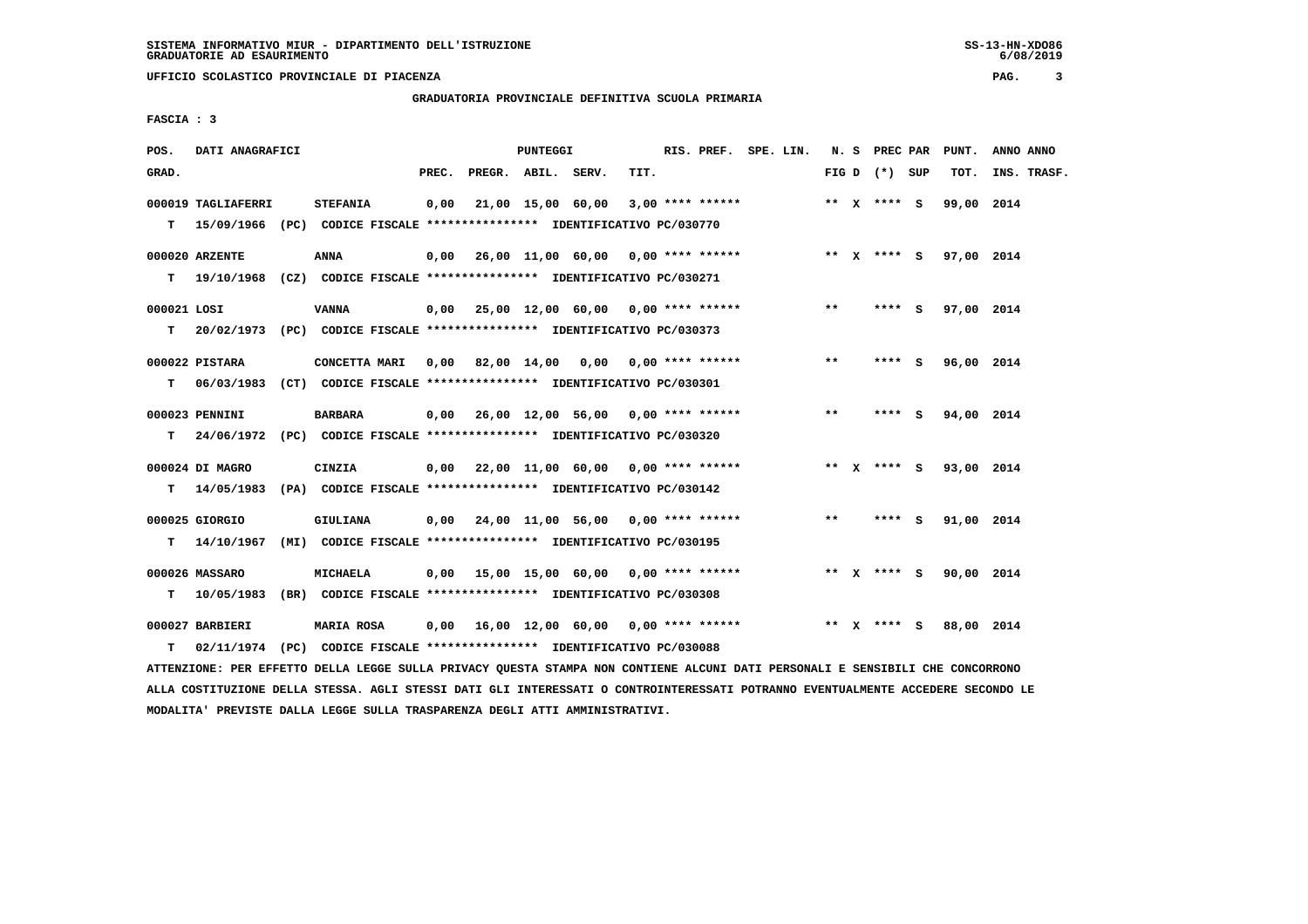**GRADUATORIA PROVINCIALE DEFINITIVA SCUOLA PRIMARIA**

 **FASCIA : 3**

| POS.               | DATI ANAGRAFICI                                                                              |                                                                              |       |                                           | PUNTEGGI |                                     |      | RIS. PREF. SPE. LIN. |    |                 | N. S PREC PAR | PUNT.           | ANNO ANNO |             |
|--------------------|----------------------------------------------------------------------------------------------|------------------------------------------------------------------------------|-------|-------------------------------------------|----------|-------------------------------------|------|----------------------|----|-----------------|---------------|-----------------|-----------|-------------|
| GRAD.              |                                                                                              |                                                                              | PREC. | PREGR. ABIL. SERV.                        |          |                                     | TIT. |                      |    | FIG D $(*)$ SUP |               | TOT.            |           | INS. TRASF. |
|                    | 000028 BARTOLI<br>10/01/1976 (NA) CODICE FISCALE *************** IDENTIFICATIVO PC/034330    | MONICA                                                                       | 0,00  | 42,00 10,00 36,00                         |          |                                     |      | $0.00$ **** ******   | I. | $* *$           | **** S        | 88,00 2019 2019 |           |             |
| 000029 FIUME<br>т  | 17/04/1976 (BA) CODICE FISCALE **************** IDENTIFICATIVO PC/030520                     | <b>MADIA</b>                                                                 |       | $0,00$ 12,00 15,00 60,00 0,00 **** ****** |          |                                     |      |                      |    | $***$           | $***$ S       | 87,00 2014      |           |             |
| т                  | 000030 PICCHIONI<br>26/09/1971 (PC) CODICE FISCALE **************** IDENTIFICATIVO PC/030515 | <b>GIOVANNA</b>                                                              |       | $0,00$ 63,00 0,00 24,00 0,00 **** ******  |          |                                     |      |                      |    | $***$           | **** S        | 87,00 2014      |           |             |
| 000031 CANTE<br>т  | 10/04/1971 (MI) CODICE FISCALE **************** IDENTIFICATIVO PC/030030                     | <b>STEFANIA</b>                                                              | 0,00  |                                           |          | 0,00 16,00 70,00 0,00 **** ******   |      |                      |    | $***$           | **** S        | 86,00 2014      |           |             |
| т                  | 000032 ZACCARIA<br>09/06/1983 (RG) CODICE FISCALE *************** IDENTIFICATIVO PC/030157   | <b>ANTONELLA</b>                                                             |       | $0.00$ 14.00 11.00 60.00 0.00 **** ****** |          |                                     |      |                      |    | ** $X$ **** $S$ |               | 85,00 2014      |           |             |
| т                  | 000033 ACHILLI<br>09/09/1982 (PC) CODICE FISCALE **************** IDENTIFICATIVO PC/030784   | <b>FABIANA</b>                                                               | 0,00  |                                           |          | $3,00$ 11,00 60,00 9,00 **** ****** |      |                      |    | $*** x*** s$    |               | 83,00 2014      |           |             |
| 000034 SARTI<br>T. | 04/08/1967 (ME) CODICE FISCALE **************** IDENTIFICATIVO PC/030682                     | <b>ROBERTA</b>                                                               |       | $0.00$ 59.00 13.00 0.00 9.00 **** ******  |          |                                     |      |                      |    | $***$           | $***$ S       | 81,00 2014      |           |             |
| т                  | 000035 BOSELLI<br>01/08/1979 (PR) CODICE FISCALE *************** IDENTIFICATIVO PC/030450    | <b>FRANCESCA</b>                                                             | 0,00  |                                           |          | $0,00$ 14,00 60,00 3,00 **** ****** |      |                      |    | ** x **** S     |               | 77,00 2014      |           |             |
| т                  | 000036 BOCCHETTI<br>27/10/1976                                                               | <b>PAOLA</b><br>(NA) CODICE FISCALE *************** IDENTIFICATIVO PC/030107 | 0,00  |                                           |          | $0,00$ 11,00 58,00 6,00 **** ****** |      |                      |    |                 | ** x **** s   | 75,00 2014      |           |             |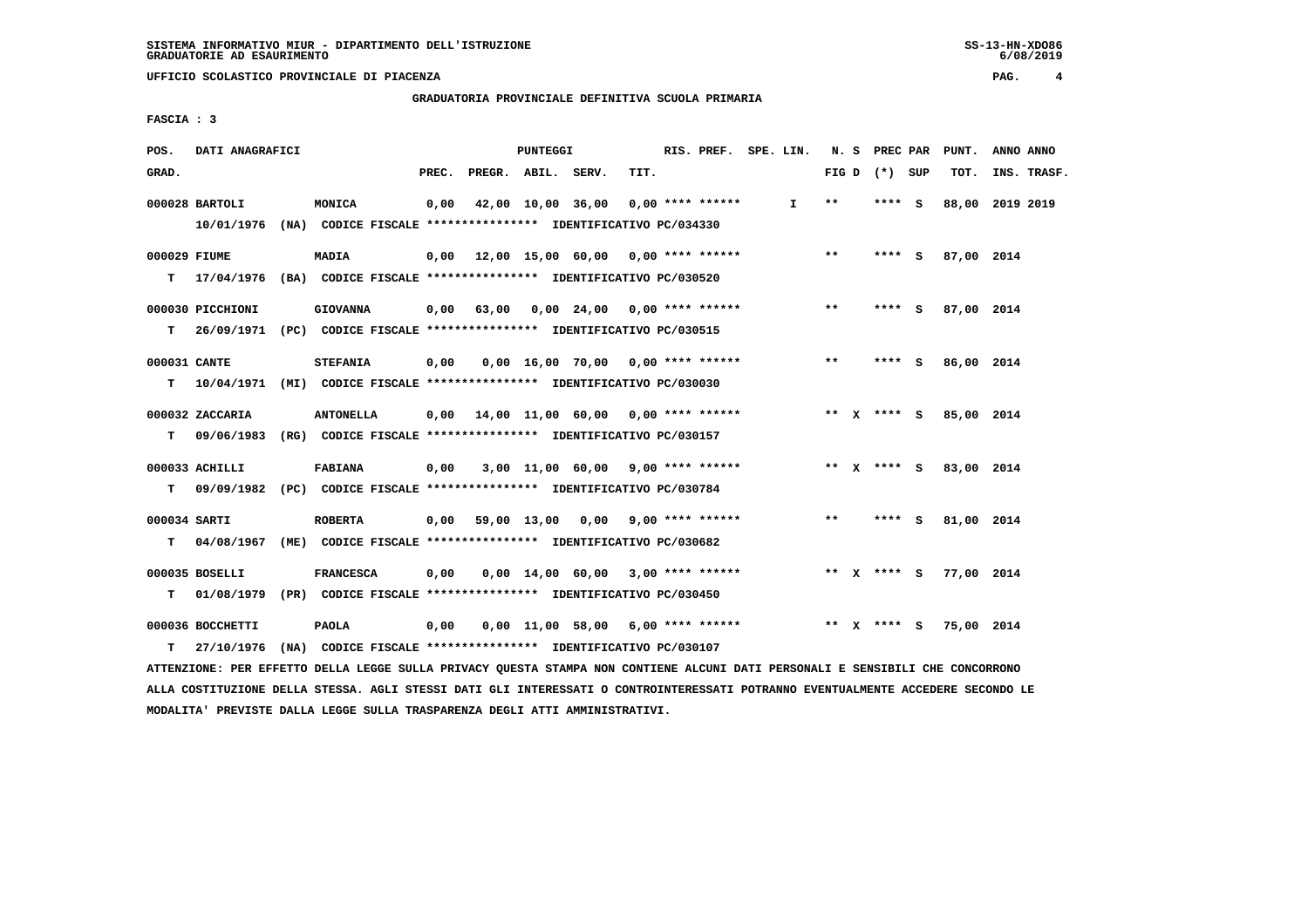**GRADUATORIA PROVINCIALE DEFINITIVA SCUOLA PRIMARIA**

 **FASCIA : 3**

| POS.         | DATI ANAGRAFICI                                                                                                                                                           |                |       |                    | PUNTEGGI |                                                             |      | RIS. PREF. SPE. LIN. |              |       |                 | N. S PREC PAR PUNT.    | ANNO ANNO   |
|--------------|---------------------------------------------------------------------------------------------------------------------------------------------------------------------------|----------------|-------|--------------------|----------|-------------------------------------------------------------|------|----------------------|--------------|-------|-----------------|------------------------|-------------|
| GRAD.        |                                                                                                                                                                           |                | PREC. | PREGR. ABIL. SERV. |          |                                                             | TIT. |                      |              |       | FIG D $(*)$ SUP | тот.                   | INS. TRASF. |
| 000037 SABA  | T 21/08/1972 (NU) CODICE FISCALE *************** IDENTIFICATIVO PC/030172                                                                                                 | MARIAPIETRINA  | 0,00  |                    |          | $3,00$ 12,00 60,00 0,00 **** ******                         |      |                      |              |       | ** x **** s     | 75,00 2014             |             |
|              | 000038 DI SIVO<br>T 08/03/1976 (CE) CODICE FISCALE *************** IDENTIFICATIVO PC/030252                                                                               | LUCIA          |       |                    |          | $0,00$ 15,00 12,00 48,00 0,00 **** ******                   |      |                      | $\mathbf{I}$ | $***$ | **** S          | 75,00 2014             |             |
|              | 000039 MOSCHINI                                                                                                                                                           | KATIA          |       |                    |          | 0,00 9,00 18,00 48,00 0,00 **** ******                      |      |                      |              |       |                 | ** x **** s 75,00 2014 |             |
| T.           | 01/03/1983 (PC) CODICE FISCALE **************** IDENTIFICATIVO PC/030530<br>000040 TORREBIANCA                                                                            | MARIA          | 0,00  |                    |          | 3,00 15,00 56,00 0,00 **** ****** *** ** ** X **** S        |      |                      |              |       |                 | 74,00 2014             |             |
| T.           | 05/08/1982 (TP) CODICE FISCALE **************** IDENTIFICATIVO PC/030983<br>000041 MALLIA                                                                                 | <b>MARINA</b>  |       |                    |          | 0,00 15,00 11,00 48,00 0,00 **** ******                     |      |                      |              |       |                 | ** x **** s 74,00 2014 |             |
|              | T 19/04/1963 (PC) CODICE FISCALE *************** IDENTIFICATIVO PC/032010                                                                                                 |                |       |                    |          |                                                             |      |                      |              |       |                 |                        |             |
|              | 000042 BUFANO<br>T 11/03/1981 (FG) CODICE FISCALE *************** IDENTIFICATIVO PC/029997                                                                                |                |       |                    |          | MARIASTEFANIA  0,00  0,00  16,00  58,00  0,00  ****  ****** |      |                      |              | $***$ | $***$ S         | 74,00 2014             |             |
|              | 000043 LABATI<br>T 14/11/1967 (PC) CODICE FISCALE **************** IDENTIFICATIVO PC/032387                                                                               | <b>SILVANA</b> |       |                    |          | $0,00$ $0,00$ $14,00$ $60,00$ $0,00$ $***$ **** ******      |      |                      |              | $* *$ |                 | **** S 74,00 2014      |             |
| 000044 GATTI |                                                                                                                                                                           | LIDIA          |       |                    |          | $0.00$ 33,00 17,00 24,00 0,00 **** ******                   |      |                      |              |       |                 | ** X **** S 74,00 2014 |             |
|              | T 18/01/1968 (PC) CODICE FISCALE *************** IDENTIFICATIVO PC/030399<br>000045 FRATTOLA<br>T 14/09/1966 (PC) CODICE FISCALE *************** IDENTIFICATIVO PC/030417 | <b>MARA</b>    | 0,00  |                    |          | $0.00$ 13.00 60.00 0.00 **** ******                         |      |                      |              |       | ** x **** S     | 73,00 2014             |             |
|              |                                                                                                                                                                           |                |       |                    |          |                                                             |      |                      |              |       |                 |                        |             |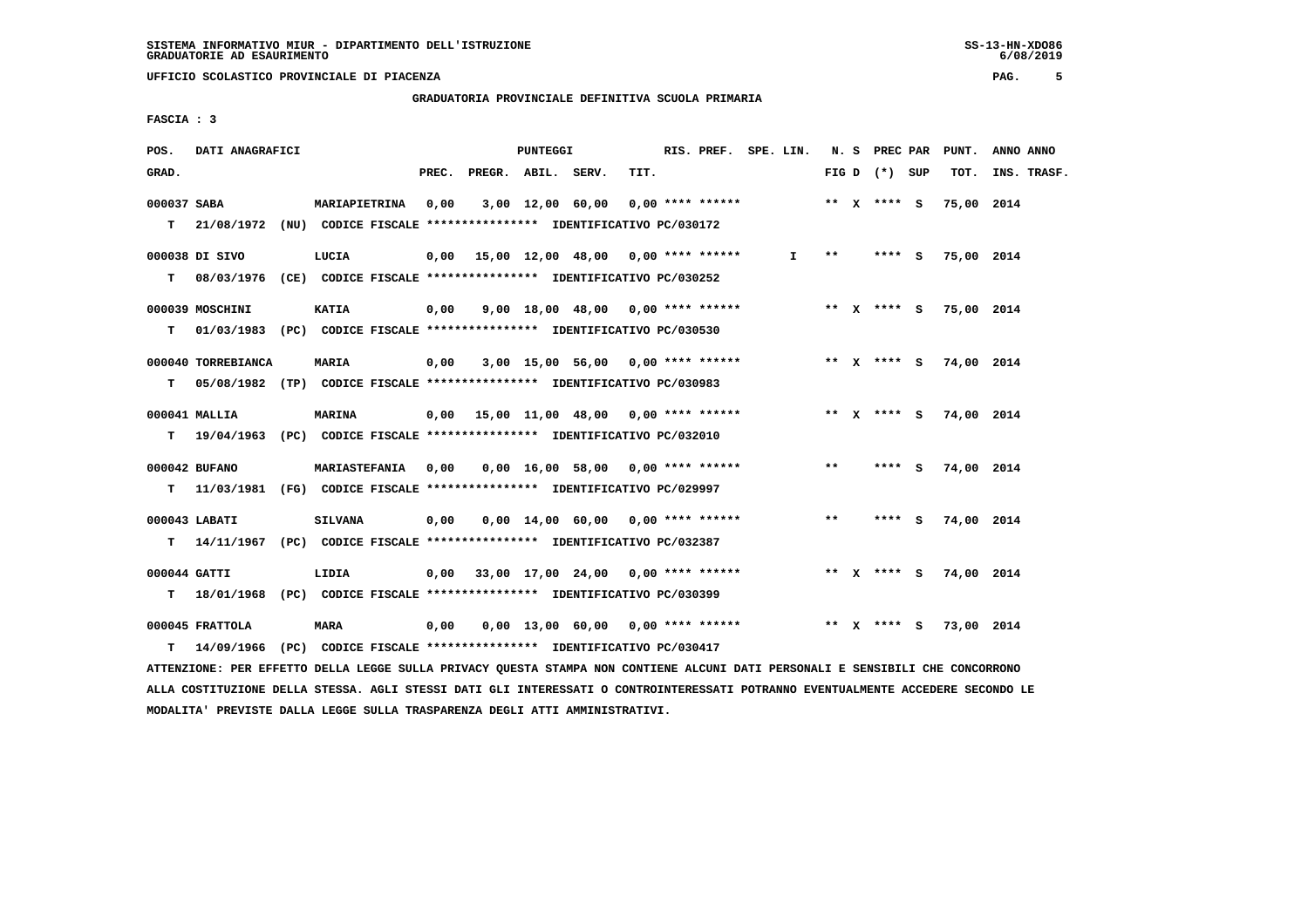$6/08/2019$ 

 **UFFICIO SCOLASTICO PROVINCIALE DI PIACENZA PAG. 6**

 **GRADUATORIA PROVINCIALE DEFINITIVA SCUOLA PRIMARIA**

 **FASCIA : 3**

| POS.         | DATI ANAGRAFICI    |                                                                                                                               |       |                    | <b>PUNTEGGI</b> |                                           |      | RIS. PREF. SPE. LIN. |    |       |                   | N. S PREC PAR PUNT.    | ANNO ANNO       |
|--------------|--------------------|-------------------------------------------------------------------------------------------------------------------------------|-------|--------------------|-----------------|-------------------------------------------|------|----------------------|----|-------|-------------------|------------------------|-----------------|
| GRAD.        |                    |                                                                                                                               | PREC. | PREGR. ABIL. SERV. |                 |                                           | TIT. |                      |    |       | FIG $D$ $(*)$ SUP | тот.                   | INS. TRASF.     |
|              | 000046 DESALVATORE | <b>MARIA</b>                                                                                                                  | 0,00  |                    |                 | $3,00$ 13,00 56,00 0,00 **** ******       |      |                      |    |       | ** x **** s       | 72,00 2014             |                 |
|              |                    | T 24/12/1966 (LE) CODICE FISCALE *************** IDENTIFICATIVO PC/030957                                                     |       |                    |                 |                                           |      |                      |    |       |                   |                        |                 |
|              | 000047 GIACALONE   | <b>VINCENZA</b>                                                                                                               | 0,00  |                    |                 | $6,00$ 12,00 54,00 0,00 **** ******       |      |                      |    |       |                   | ** X **** S 72,00 2014 |                 |
|              |                    | T 21/07/1975 (SR) CODICE FISCALE *************** IDENTIFICATIVO PC/030056                                                     |       |                    |                 |                                           |      |                      |    |       |                   |                        |                 |
| 000048 BRAVI |                    | <b>DANIELA</b>                                                                                                                | 0,00  |                    |                 | 0,00 11,00 60,00 0,00 **** ******         |      |                      |    |       |                   | ** X **** S 71,00 2014 |                 |
|              |                    | T 21/04/1971 (PC) CODICE FISCALE *************** IDENTIFICATIVO PC/030224                                                     |       |                    |                 |                                           |      |                      |    |       |                   |                        |                 |
|              | 000049 TARANTINO   | <b>SIMONA</b>                                                                                                                 |       |                    |                 | $0,00$ 33,00 14,00 24,00 0,00 **** ****** |      |                      |    | $* *$ | $***$ S           | 71,00 2014             |                 |
|              |                    | T 28/01/1977 (NA) CODICE FISCALE **************** IDENTIFICATIVO PC/030531                                                    |       |                    |                 |                                           |      |                      |    |       |                   |                        |                 |
|              | 000050 MIGLIAVACCA | MONICA                                                                                                                        | 0,00  |                    |                 | $0,00$ 12,00 58,00 0,00 **** ******       |      |                      |    |       | ** x **** s       | 70,00 2014             |                 |
|              |                    | T 15/05/1966 (PC) CODICE FISCALE *************** IDENTIFICATIVO PC/030284                                                     |       |                    |                 |                                           |      |                      |    |       |                   |                        |                 |
|              | 000051 FERINI      | VINCENZA                                                                                                                      | 0,00  |                    |                 | 8,00 13,00 48,00 0,00 **** ******         |      |                      | I. | $***$ | **** S            | 69,00 2014             |                 |
|              |                    | T 16/12/1983 (PA) CODICE FISCALE *************** IDENTIFICATIVO PC/029989                                                     |       |                    |                 |                                           |      |                      |    |       |                   |                        |                 |
|              | 000052 ZAMBELLI    | CLAUDIA                                                                                                                       | 0,00  |                    |                 | $0,00$ 14,00 48,00 6,00 **** ******       |      |                      |    | $* *$ | **** S            | 68,00 2014             |                 |
| T.           |                    | 26/05/1968 (PC) CODICE FISCALE **************** IDENTIFICATIVO PC/030145                                                      |       |                    |                 |                                           |      |                      |    |       |                   |                        |                 |
|              | 000053 RAMPULLA    | <b>FRANCESCO</b>                                                                                                              | 0,00  |                    |                 | $0,00$ 12,00 52,00 0,00 **** ******       |      |                      |    | $***$ | **** S            |                        | 64,00 2019 2019 |
|              |                    | T 09/08/1962 (ME) CODICE FISCALE **************** IDENTIFICATIVO PC/034337                                                    |       |                    |                 |                                           |      |                      |    |       |                   |                        |                 |
|              | 000054 GENNARI     | LUCIA                                                                                                                         | 0,00  |                    |                 | $0.00$ 11.00 52.00 0.00 **** ******       |      |                      |    | $* *$ | **** S            | 63,00 2014             |                 |
| т            | 21/09/1966         | (PC) CODICE FISCALE **************** IDENTIFICATIVO PC/031006                                                                 |       |                    |                 |                                           |      |                      |    |       |                   |                        |                 |
|              |                    | ATTENZIONE: PER EFFETTO DELLA LEGGE SULLA PRIVACY QUESTA STAMPA NON CONTIENE ALCUNI DATI PERSONALI E SENSIBILI CHE CONCORRONO |       |                    |                 |                                           |      |                      |    |       |                   |                        |                 |

 **ALLA COSTITUZIONE DELLA STESSA. AGLI STESSI DATI GLI INTERESSATI O CONTROINTERESSATI POTRANNO EVENTUALMENTE ACCEDERE SECONDO LE MODALITA' PREVISTE DALLA LEGGE SULLA TRASPARENZA DEGLI ATTI AMMINISTRATIVI.**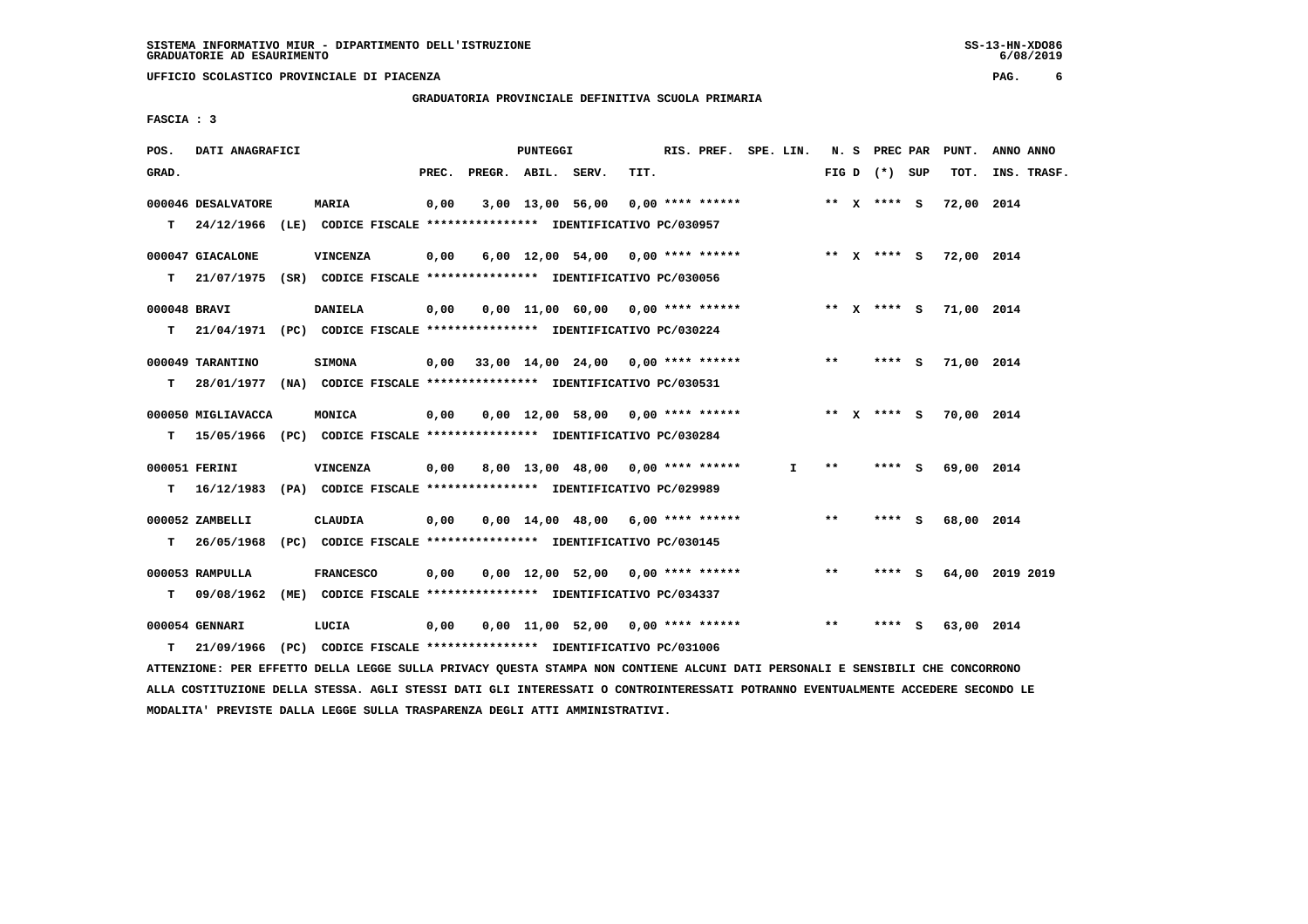**GRADUATORIA PROVINCIALE DEFINITIVA SCUOLA PRIMARIA**

 **FASCIA : 3**

| POS.         | DATI ANAGRAFICI                                                          |                 |       |                    | <b>PUNTEGGI</b> |                                     |      | RIS. PREF. SPE. LIN.      |              |       | N. S PREC PAR   | PUNT.      | ANNO ANNO       |
|--------------|--------------------------------------------------------------------------|-----------------|-------|--------------------|-----------------|-------------------------------------|------|---------------------------|--------------|-------|-----------------|------------|-----------------|
| GRAD.        |                                                                          |                 | PREC. | PREGR. ABIL. SERV. |                 |                                     | TIT. |                           |              |       | FIG D $(*)$ SUP | TOT.       | INS. TRASF.     |
|              | 000055 BENEVENTO                                                         | <b>MARIA</b>    | 0,00  |                    |                 | $0,00 \quad 12,00 \quad 48,00$      |      | $0.00$ **** ******        |              | $* *$ | $***$ S         | 60,00 2014 |                 |
| T.           | 14/05/1979 (KR) CODICE FISCALE *************** IDENTIFICATIVO PC/030141  |                 |       |                    |                 |                                     |      |                           |              |       |                 |            |                 |
|              | 000056 AGENTI                                                            | <b>ERIKA</b>    | 0,00  |                    |                 | $0,00$ 15,00 36,00 6,00 **** ****** |      |                           |              | $***$ | **** S          | 57,00 2014 |                 |
| т            | 22/08/1975 (PC) CODICE FISCALE *************** IDENTIFICATIVO PC/031970  |                 |       |                    |                 |                                     |      |                           |              |       |                 |            |                 |
| 000057 SACCA |                                                                          | <b>EMANUELA</b> | 0,00  |                    |                 | $0,00$ 11,00 46,00 0,00 **** ****** |      |                           |              | $* *$ | **** S          | 57,00 2014 |                 |
| T.           | 12/07/1973 (ME) CODICE FISCALE *************** IDENTIFICATIVO PC/032107  |                 |       |                    |                 |                                     |      |                           |              |       |                 |            |                 |
|              | 000058 BALLETTI                                                          | <b>SARA</b>     | 0,00  |                    |                 | $0,00$ 12,00 44,00 0,00 **** ****** |      |                           |              | $***$ | **** S          | 56,00 2014 |                 |
| T.           | 06/02/1971 (PC) CODICE FISCALE **************** IDENTIFICATIVO PC/030197 |                 |       |                    |                 |                                     |      |                           |              |       |                 |            |                 |
|              | 000059 SPADARO                                                           | <b>PALMA</b>    | 0,00  |                    |                 | $2,00$ 15,00 36,00 0,00 **** ****** |      |                           |              | $* *$ | **** S          | 53,00 2014 |                 |
| т            | 20/03/1968 (TA) CODICE FISCALE **************** IDENTIFICATIVO PC/030183 |                 |       |                    |                 |                                     |      |                           |              |       |                 |            |                 |
| 000060 CORSO |                                                                          | <b>DANIELA</b>  | 0,00  |                    |                 | $0,00$ 11,00 42,00 0,00 **** ****** |      |                           |              | **    | **** S          | 53,00 2014 |                 |
| T.           | 16/06/1977 (PA) CODICE FISCALE *************** IDENTIFICATIVO PC/030510  |                 |       |                    |                 |                                     |      |                           |              |       |                 |            |                 |
|              | 000061 CAVAGNA                                                           | <b>EMILIA</b>   | 0,00  | 46,00              | 6,00            |                                     |      | $0.00$ $0.00$ **** ****** |              | $* *$ | **** S          | 52,00 2009 |                 |
| s            | 10/01/1966 (CR) CODICE FISCALE *************** IDENTIFICATIVO PC/026314  |                 |       |                    |                 |                                     |      |                           |              |       |                 |            |                 |
|              | 000062 FONTANAZZA                                                        | <b>DANIELA</b>  |       | $0,00$ 14,00       |                 | 0,00 36,00                          |      | $0.00$ **** ******        |              | **    | **** S          |            | 50,00 2019 2019 |
| т            | 05/09/1969 (EN) CODICE FISCALE *************** IDENTIFICATIVO PC/034335  |                 |       |                    |                 |                                     |      |                           |              |       |                 |            |                 |
|              | 000063 BAISTROCCHI                                                       | MICHELA         | 0,00  |                    |                 | $3,00$ 14,00 30,00 0,00 **** ****** |      |                           | $\mathbf{I}$ | ** X  | **** S          | 47,00 2014 |                 |
| т            | 19/09/1973 (CR) CODICE FISCALE **************** IDENTIFICATIVO PC/031519 |                 |       |                    |                 |                                     |      |                           |              |       |                 |            |                 |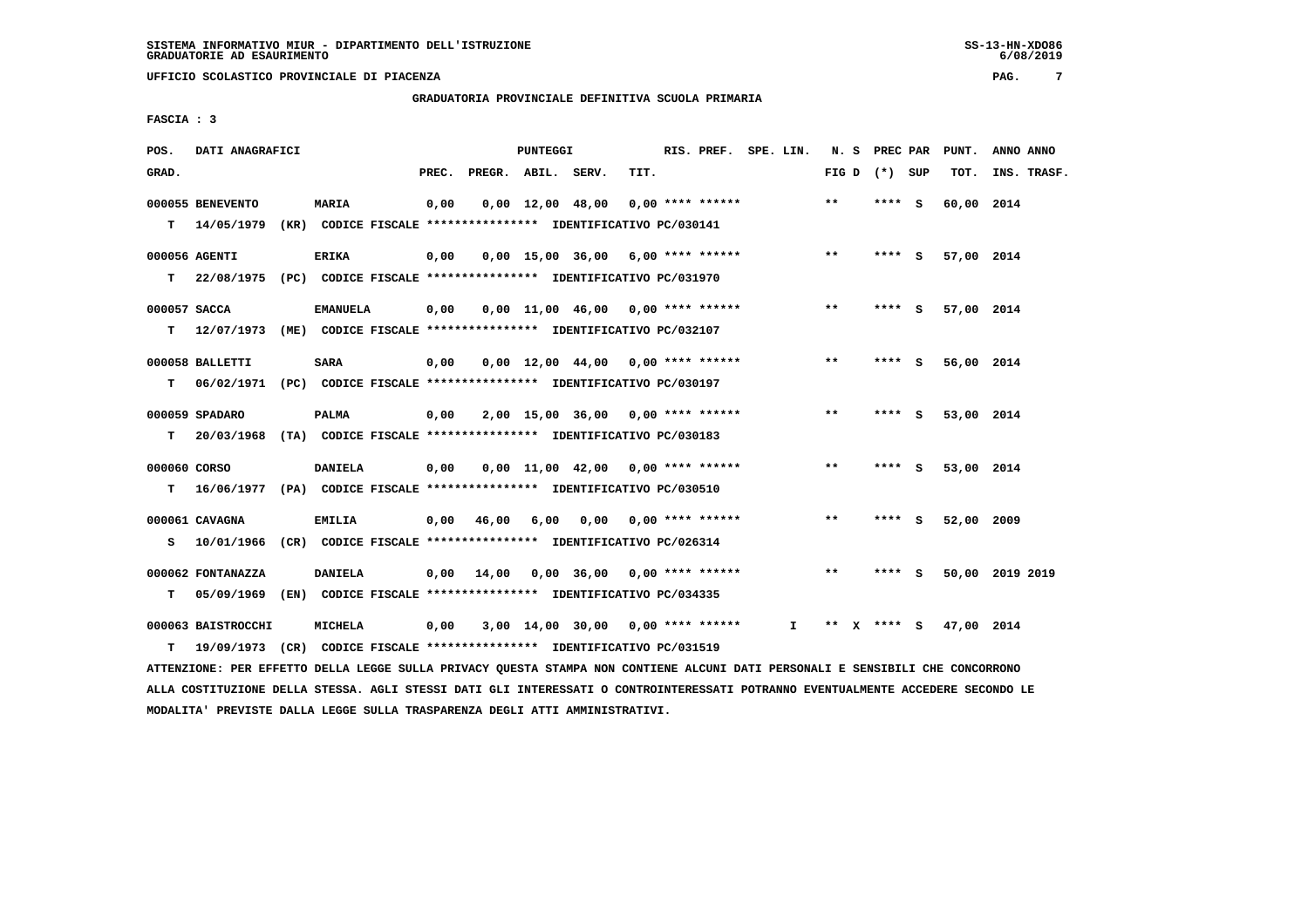**GRADUATORIA PROVINCIALE DEFINITIVA SCUOLA PRIMARIA**

 **FASCIA : 3**

| POS.         | DATI ANAGRAFICI                                                           |                 |       |                        | PUNTEGGI |                                          |      | RIS. PREF. SPE. LIN. |  |       | N. S PREC PAR   |     | PUNT.                  | ANNO ANNO |             |
|--------------|---------------------------------------------------------------------------|-----------------|-------|------------------------|----------|------------------------------------------|------|----------------------|--|-------|-----------------|-----|------------------------|-----------|-------------|
| GRAD.        |                                                                           |                 | PREC. | PREGR. ABIL. SERV.     |          |                                          | TIT. |                      |  |       | FIG D $(*)$ SUP |     | TOT.                   |           | INS. TRASF. |
| 000064 BOTTI |                                                                           | <b>PAMELA</b>   | 0,00  |                        |          | $0,00$ $11,00$ $36,00$                   |      | $0.00$ **** ******   |  | $**$  | **** S          |     | 47,00 2014             |           |             |
|              | T 24/04/1981 (PC) CODICE FISCALE *************** IDENTIFICATIVO PC/029982 |                 |       |                        |          |                                          |      |                      |  |       |                 |     |                        |           |             |
| 000065 SILVA |                                                                           | <b>CHIARA</b>   | 0,00  |                        |          | 7,00 15,00 24,00 0,00 **** ******        |      |                      |  |       |                 |     | ** X **** S 46,00 2014 |           |             |
| T.           | 20/10/1975 (AR) CODICE FISCALE *************** IDENTIFICATIVO PC/030534   |                 |       |                        |          |                                          |      |                      |  |       |                 |     |                        |           |             |
|              | 000066 LURASCHI OBONYO ALICE                                              |                 | 0,00  |                        |          | $3,00$ 12,00 24,00 0,00 **** ******      |      |                      |  | **    | **** S          |     | 39,00 2014             |           |             |
| т            | 26/09/1970 (EE) CODICE FISCALE *************** IDENTIFICATIVO PC/033735   |                 |       |                        |          |                                          |      |                      |  |       |                 |     |                        |           |             |
|              | 000067 ORECCHIO                                                           | <b>CESARE</b>   | 0,00  |                        |          | 2,00 11,00 24,00 0,00 **** ******        |      |                      |  | $**$  | **** S          |     | 37,00 2014             |           |             |
| т            | 06/04/1969 (VV) CODICE FISCALE *************** IDENTIFICATIVO PC/032061   |                 |       |                        |          |                                          |      |                      |  |       |                 |     |                        |           |             |
|              | 000068 FIANDACA                                                           | <b>ANTONINO</b> |       |                        |          | $0,00$ $19,00$ $16,00$ $0,00$            |      | $0.00$ **** ******   |  | $**$  | **** S          |     | 35,00 2019 2019        |           |             |
| т            | 19/10/1971 (RG) CODICE FISCALE *************** IDENTIFICATIVO PC/034334   |                 |       |                        |          |                                          |      |                      |  |       |                 |     |                        |           |             |
|              | 000069 PECORARO                                                           | <b>ANNA</b>     | 0,00  |                        |          | $3,00$ 13,00 12,00 6,00 **** ******      |      |                      |  | $***$ | **** S          |     | 34,00 2014             |           |             |
| т            | 30/09/1981 (SA) CODICE FISCALE *************** IDENTIFICATIVO PC/033274   |                 |       |                        |          |                                          |      |                      |  |       |                 |     |                        |           |             |
| 000070 CACI  |                                                                           | LIDIA           |       |                        |          | $0.00$ 23.00 11.00 0.00 0.00 **** ****** |      |                      |  |       | ** X **** S     |     | 34,00 2014             |           |             |
|              | 18/01/1976 (AG) CODICE FISCALE *************** IDENTIFICATIVO PC/031407   |                 |       |                        |          |                                          |      |                      |  |       |                 |     |                        |           |             |
|              | 000071 STARRANTINO                                                        | <b>RITA</b>     |       |                        |          | $0.00$ 11.00 11.00 9.00 0.00 **** ****** |      |                      |  | **    | **** S          |     | 31,00 2014             |           |             |
| т            | 28/02/1973 (AG) CODICE FISCALE *************** IDENTIFICATIVO PC/032113   |                 |       |                        |          |                                          |      |                      |  |       |                 |     |                        |           |             |
|              | 000072 GIAVANTE                                                           | <b>CONCETTA</b> |       | $0,00$ $12,00$ $18,00$ |          | 0,00                                     |      | 0,00 **** ******     |  | $* *$ | ****            | - S | 30,00 2014             |           |             |
| т            | 30/11/1983 (SR) CODICE FISCALE *************** IDENTIFICATIVO PC/031143   |                 |       |                        |          |                                          |      |                      |  |       |                 |     |                        |           |             |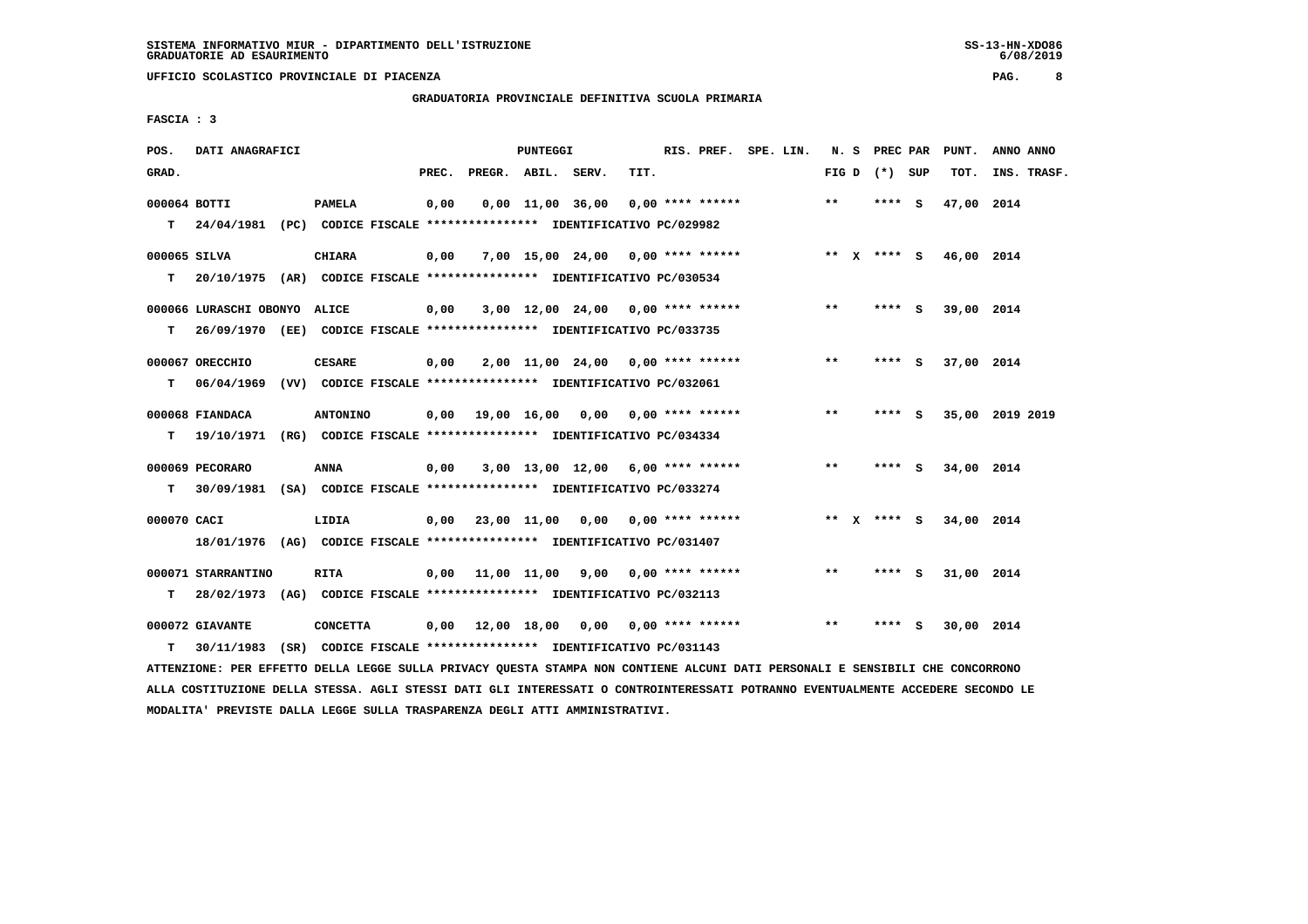**GRADUATORIA PROVINCIALE DEFINITIVA SCUOLA PRIMARIA**

 **FASCIA : 3**

| POS.  | DATI ANAGRAFICI                                                           |                   |       | <b>PUNTEGGI</b> |                                          |      | RIS. PREF. SPE. LIN. |    |       | N. S PREC PAR     |        | PUNT.                  | ANNO ANNO |             |
|-------|---------------------------------------------------------------------------|-------------------|-------|-----------------|------------------------------------------|------|----------------------|----|-------|-------------------|--------|------------------------|-----------|-------------|
| GRAD. |                                                                           |                   | PREC. |                 | PREGR. ABIL. SERV.                       | TIT. |                      |    |       | FIG $D$ $(*)$ SUP |        | TOT.                   |           | INS. TRASF. |
|       | 000073 ARDIRI                                                             | <b>SALVATRICE</b> | 0,00  |                 | 3,00 11,00 14,00                         |      | 0,00 **** ******     |    |       | ** x **** s       |        | 28,00 2014             |           |             |
|       | T 05/04/1978 (ME) CODICE FISCALE *************** IDENTIFICATIVO PC/030692 |                   |       |                 |                                          |      |                      |    |       |                   |        |                        |           |             |
|       | 000074 GUARRACINO                                                         | <b>CLAUDIA</b>    |       |                 | $0,00$ 12,00 12,00 0,00 3,00 **** ****** |      |                      | I. | $***$ | **** S            |        | 27,00 2019 2019        |           |             |
| T.    | 20/03/1976 (SA) CODICE FISCALE **************** IDENTIFICATIVO PC/034336  |                   |       |                 |                                          |      |                      |    |       |                   |        |                        |           |             |
|       | 000075 MADONNA                                                            | <b>ORNELLA</b>    |       |                 | 0,00 12,00 11,00 0,00 0,00 **** ******   |      |                      |    | $***$ |                   | **** S | 23,00 2014             |           |             |
| т     | 22/08/1977 (CE) CODICE FISCALE *************** IDENTIFICATIVO PC/022500   |                   |       |                 |                                          |      |                      |    |       |                   |        |                        |           |             |
|       | 000076 SALZILLO                                                           | <b>LAURA</b>      |       |                 | 0,00 10,00 12,00 0,00 0,00 **** ******   |      |                      |    | $***$ | **** S            |        | 22,00 2014             |           |             |
| T.    | 11/12/1966 (CE) CODICE FISCALE *************** IDENTIFICATIVO PC/031400   |                   |       |                 |                                          |      |                      |    |       |                   |        |                        |           |             |
|       | 000077 PASOUALI                                                           | <b>SIMONE</b>     |       |                 | 0,00 8,00 13,00 0,00 0,00 **** ******    |      |                      |    |       |                   |        | ** X **** S 21,00 2014 |           |             |
| T.    | 14/10/1978 (PC) CODICE FISCALE **************** IDENTIFICATIVO PC/029974  |                   |       |                 |                                          |      |                      |    |       |                   |        |                        |           |             |
|       | 000078 AREVALO                                                            | ZAYDA AURISTE     | 0,00  |                 | 3,00 11,00 0,00 6,00 **** ******         |      |                      |    | $***$ | $***$ S           |        | 20,00 2014             |           |             |
|       | T 11/02/1959 (EE) CODICE FISCALE *************** IDENTIFICATIVO PC/033031 |                   |       |                 |                                          |      |                      |    |       |                   |        |                        |           |             |
|       | 000079 CIVARDI                                                            | <b>GAIA</b>       | 0,00  |                 | $3,00$ 15,00 0,00 0,00 **** ******       |      |                      |    |       | ** x **** S       |        | 18,00 2014             |           |             |
| T.    | 24/10/1979 (PC) CODICE FISCALE *************** IDENTIFICATIVO PC/030255   |                   |       |                 |                                          |      |                      |    |       |                   |        |                        |           |             |
|       | 000080 GALTELLI                                                           | <b>ELEONORA</b>   | 0,00  |                 | $0,00$ 18,00 0,00 0,00 **** ******       |      |                      |    | $***$ | **** S            |        | 18,00 2014             |           |             |
|       | T 21/05/1983 (PC) CODICE FISCALE *************** IDENTIFICATIVO PC/029967 |                   |       |                 |                                          |      |                      |    |       |                   |        |                        |           |             |
|       | 000081 MANTUANO                                                           | <b>MARTA</b>      | 0,00  |                 | 0,00 18,00 0,00 0,00 **** ******         |      |                      |    | $***$ | **** S            |        | 18,00 2014             |           |             |
| т     | 04/08/1982 (CS) CODICE FISCALE *************** IDENTIFICATIVO PC/030116   |                   |       |                 |                                          |      |                      |    |       |                   |        |                        |           |             |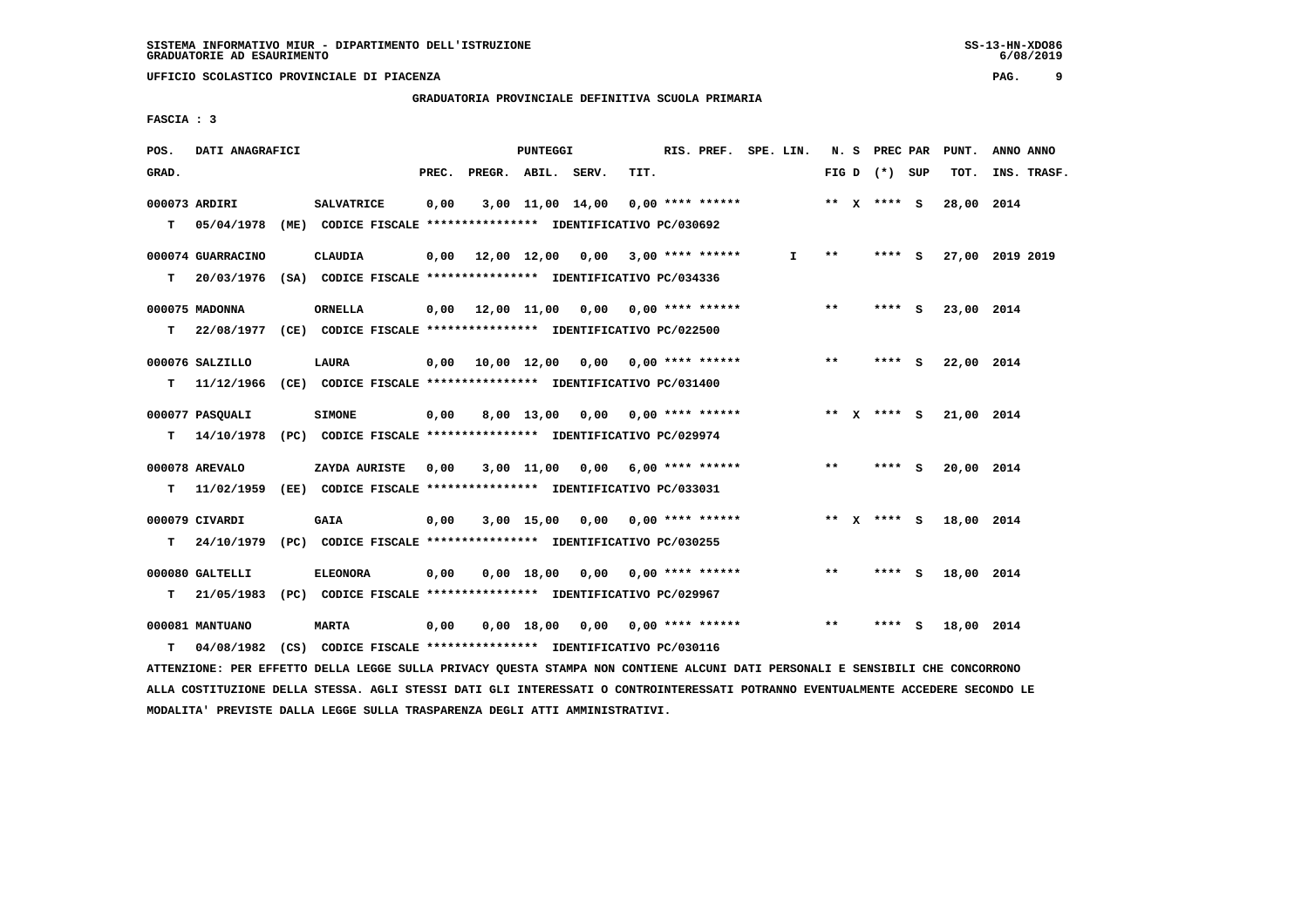$6/08/2019$ 

 **UFFICIO SCOLASTICO PROVINCIALE DI PIACENZA PAG. 10**

 **GRADUATORIA PROVINCIALE DEFINITIVA SCUOLA PRIMARIA**

 **FASCIA : 3**

| POS.  | DATI ANAGRAFICI                |                                                                                       |       |                    | <b>PUNTEGGI</b> |                                               |      | RIS. PREF. SPE. LIN. |  |       | N. S PREC PAR   | PUNT.      | ANNO ANNO       |
|-------|--------------------------------|---------------------------------------------------------------------------------------|-------|--------------------|-----------------|-----------------------------------------------|------|----------------------|--|-------|-----------------|------------|-----------------|
| GRAD. |                                |                                                                                       | PREC. | PREGR. ABIL. SERV. |                 |                                               | TIT. |                      |  |       | FIG D $(*)$ SUP | TOT.       | INS. TRASF.     |
|       | 000082 SCARANI                 | LAURA                                                                                 | 0,00  |                    |                 | $6,00$ $11,00$ $0,00$                         |      | $0.00$ **** ******   |  | $***$ | $***$ S         | 17,00 2014 |                 |
|       |                                | T 16/09/1978 (PC) CODICE FISCALE *************** IDENTIFICATIVO PC/030332             |       |                    |                 |                                               |      |                      |  |       |                 |            |                 |
|       | 000083 BETTINI                 | <b>ERSILIA</b>                                                                        | 0,00  |                    |                 | $3,00$ 14,00 0,00 0,00 **** ******            |      |                      |  |       | ** x **** S     | 17,00 2014 |                 |
|       |                                | T 17/03/1964 (SO) CODICE FISCALE *************** IDENTIFICATIVO PC/024964             |       |                    |                 |                                               |      |                      |  |       |                 |            |                 |
|       | 000084 FIORANI                 | MIRIAM                                                                                | 0,00  |                    |                 | $3,00$ 14,00 0,00 0,00 **** ******            |      |                      |  |       | ** X **** S     | 17,00 2014 |                 |
| т     |                                | 19/06/1980 (PC) CODICE FISCALE *************** IDENTIFICATIVO PC/030601               |       |                    |                 |                                               |      |                      |  |       |                 |            |                 |
|       | 000085 AIELLO                  | <b>ALFONSO</b>                                                                        | 0,00  |                    |                 | $3,00$ 14,00 0,00 0,00 **** ******            |      |                      |  | $***$ | **** S          | 17,00 2014 |                 |
| т     |                                | 15/09/1981 (CE) CODICE FISCALE *************** IDENTIFICATIVO PC/031861               |       |                    |                 |                                               |      |                      |  |       |                 |            |                 |
|       | 000086 BASUINO                 | <b>GIUSEPPINA</b>                                                                     | 0,00  |                    |                 | 3,00 14,00 0,00 0,00 **** ******              |      |                      |  | $***$ | **** S          |            | 17,00 2019 2019 |
|       |                                | 28/03/1971 (PZ) CODICE FISCALE *************** IDENTIFICATIVO PC/034341               |       |                    |                 |                                               |      |                      |  |       |                 |            |                 |
|       | 000087 BARTOLI                 | ILARIA                                                                                | 0,00  |                    |                 | $3,00$ 12,00 0,00 0,00 **** ******            |      |                      |  |       | ** $X$ **** S   | 15,00 2014 |                 |
|       |                                | T 24/08/1977 (PC) CODICE FISCALE *************** IDENTIFICATIVO PC/030222             |       |                    |                 |                                               |      |                      |  |       |                 |            |                 |
|       | 000088 ANSELMI                 | CINZIA                                                                                | 0,00  |                    |                 | $1,00$ $13,00$ $0,00$ $1,00$ $***$ **** ***** |      |                      |  |       | ** x **** S     | 15,00 2014 |                 |
|       | $T = 25/05/1973$               | (PC) CODICE FISCALE **************** IDENTIFICATIVO PC/030405                         |       |                    |                 |                                               |      |                      |  |       |                 |            |                 |
|       |                                |                                                                                       |       |                    |                 |                                               |      |                      |  |       |                 |            |                 |
| т     | 000089 BERTOGLIO<br>18/03/1968 | <b>MARIA CRISTIN</b><br>(LO) CODICE FISCALE **************** IDENTIFICATIVO PC/030933 | 0,00  |                    |                 | $0,00$ 15,00 0,00 0,00 **** ******            |      |                      |  |       | ** X **** S     | 15,00 2014 |                 |
|       |                                |                                                                                       |       |                    |                 |                                               |      |                      |  |       |                 |            |                 |
|       | 000090 FIACCADORI              | <b>FEDERICA</b>                                                                       | 0,00  |                    |                 | $3,00$ 12,00 0,00 0,00 **** ******            |      |                      |  |       | ** $X$ **** S   | 15,00 2014 |                 |
| т     | 18/09/1983                     | (MN) CODICE FISCALE *************** IDENTIFICATIVO PC/030275                          |       |                    |                 |                                               |      |                      |  |       |                 |            |                 |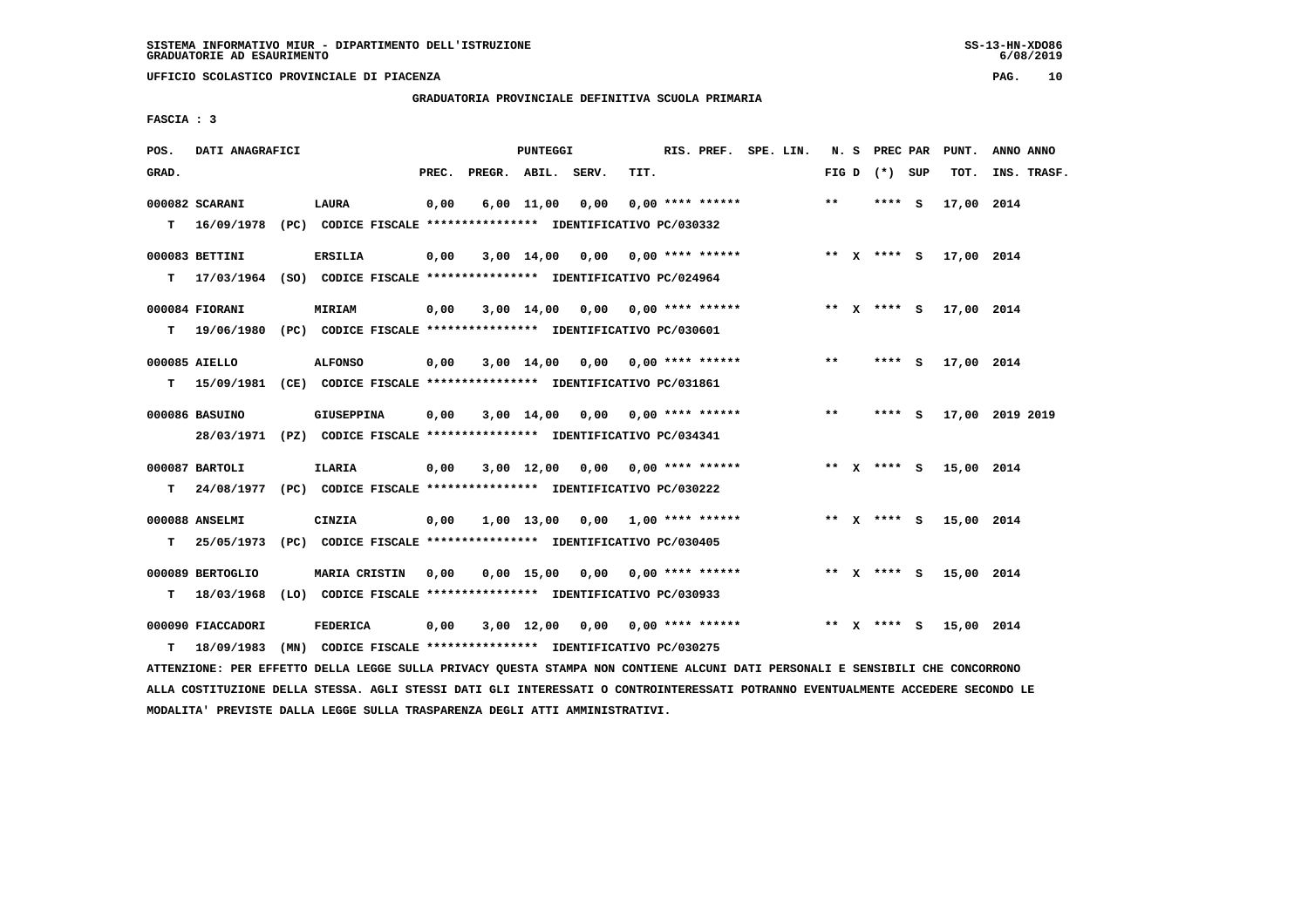**GRADUATORIA PROVINCIALE DEFINITIVA SCUOLA PRIMARIA**

 **FASCIA : 3**

| POS.  | DATI ANAGRAFICI               |                                                                              |       |                    | <b>PUNTEGGI</b>       |                                    |      | RIS. PREF. SPE. LIN. |  |       | N. S PREC PAR     | PUNT.                  | ANNO ANNO   |
|-------|-------------------------------|------------------------------------------------------------------------------|-------|--------------------|-----------------------|------------------------------------|------|----------------------|--|-------|-------------------|------------------------|-------------|
| GRAD. |                               |                                                                              | PREC. | PREGR. ABIL. SERV. |                       |                                    | TIT. |                      |  |       | FIG $D$ $(*)$ SUP | тот.                   | INS. TRASF. |
|       | 000091 LIUZZI                 | LEONARDA                                                                     | 0,00  |                    | $3,00$ $11,00$ $0,00$ |                                    |      | $0.00$ **** ******   |  |       | ** X **** S       | 14,00 2014             |             |
| т     | 16/07/1975                    | (MT) CODICE FISCALE **************** IDENTIFICATIVO PC/032093                |       |                    |                       |                                    |      |                      |  |       |                   |                        |             |
|       | 000092 CANEPARI               | <b>ADELE</b>                                                                 | 0,00  |                    |                       | $0.00$ 14.00 0.00 0.00 **** ****** |      |                      |  |       |                   | ** X **** S 14,00 2014 |             |
| т     |                               | 03/09/1977 (BS) CODICE FISCALE *************** IDENTIFICATIVO PC/030782      |       |                    |                       |                                    |      |                      |  |       |                   |                        |             |
|       | 000093 TESTAGUZZA             | <b>GIORGIA</b>                                                               | 0,00  |                    |                       | $0.00$ 13,00 0.00 0.00 **** ****** |      |                      |  |       | ** x **** S       | 13,00 2014             |             |
| т     |                               | 27/06/1973 (PC) CODICE FISCALE *************** IDENTIFICATIVO PC/030985      |       |                    |                       |                                    |      |                      |  |       |                   |                        |             |
|       | 000094 MOLINARI               | LUCIA                                                                        | 0,00  |                    |                       | $0.00$ 13,00 0.00 0.00 **** ****** |      |                      |  | $* *$ | **** S            | 13,00 2014             |             |
| т     |                               | 30/11/1971 (PC) CODICE FISCALE *************** IDENTIFICATIVO PC/031264      |       |                    |                       |                                    |      |                      |  |       |                   |                        |             |
|       | 000095 SARTORI                | <b>NICOLETTA</b>                                                             | 0,00  |                    |                       | $0,00$ 12,00 0,00 0,00 **** ****** |      |                      |  | $* *$ | $***$ S           | 12,00 2000             |             |
|       |                               | 09/10/1964 (PC) CODICE FISCALE *************** IDENTIFICATIVO PC/020161      |       |                    |                       |                                    |      |                      |  |       |                   |                        |             |
|       | 000096 IMPIERI                | <b>BARBARA</b>                                                               | 0,00  |                    |                       | $0.00$ 12.00 0.00 0.00 **** ****** |      |                      |  |       | ** X **** S       | 12,00 2014             |             |
| т     |                               | 08/05/1973 (PV) CODICE FISCALE *************** IDENTIFICATIVO PC/030338      |       |                    |                       |                                    |      |                      |  |       |                   |                        |             |
|       | 000097 TAGLIAFERRI            | <b>ANGELA</b>                                                                | 0,00  |                    |                       | $0.00$ 12.00 0.00 0.00 **** ****** |      |                      |  | $* *$ | **** S            | 12,00 2014             |             |
| т     |                               | 16/03/1971 (PC) CODICE FISCALE *************** IDENTIFICATIVO PC/030931      |       |                    |                       |                                    |      |                      |  |       |                   |                        |             |
|       | 000098 POLITI                 | MARIA CRISTIN                                                                | 0,00  |                    |                       | $0.00$ 12.00 0.00 0.00 **** ****** |      |                      |  |       | ** $X$ **** S     | 12,00 2014             |             |
| т     |                               | 25/09/1973 (PC) CODICE FISCALE *************** IDENTIFICATIVO PC/030236      |       |                    |                       |                                    |      |                      |  |       |                   |                        |             |
|       |                               |                                                                              |       |                    |                       |                                    |      |                      |  | $**$  | **** S            |                        |             |
| т     | 000099 BERNARDI<br>04/05/1982 | <b>SARA</b><br>(PC) CODICE FISCALE **************** IDENTIFICATIVO PC/030511 | 0,00  |                    |                       | $0.00$ 12.00 0.00 0.00 **** ****** |      |                      |  |       |                   | 12,00 2014             |             |
|       |                               |                                                                              |       |                    |                       |                                    |      |                      |  |       |                   |                        |             |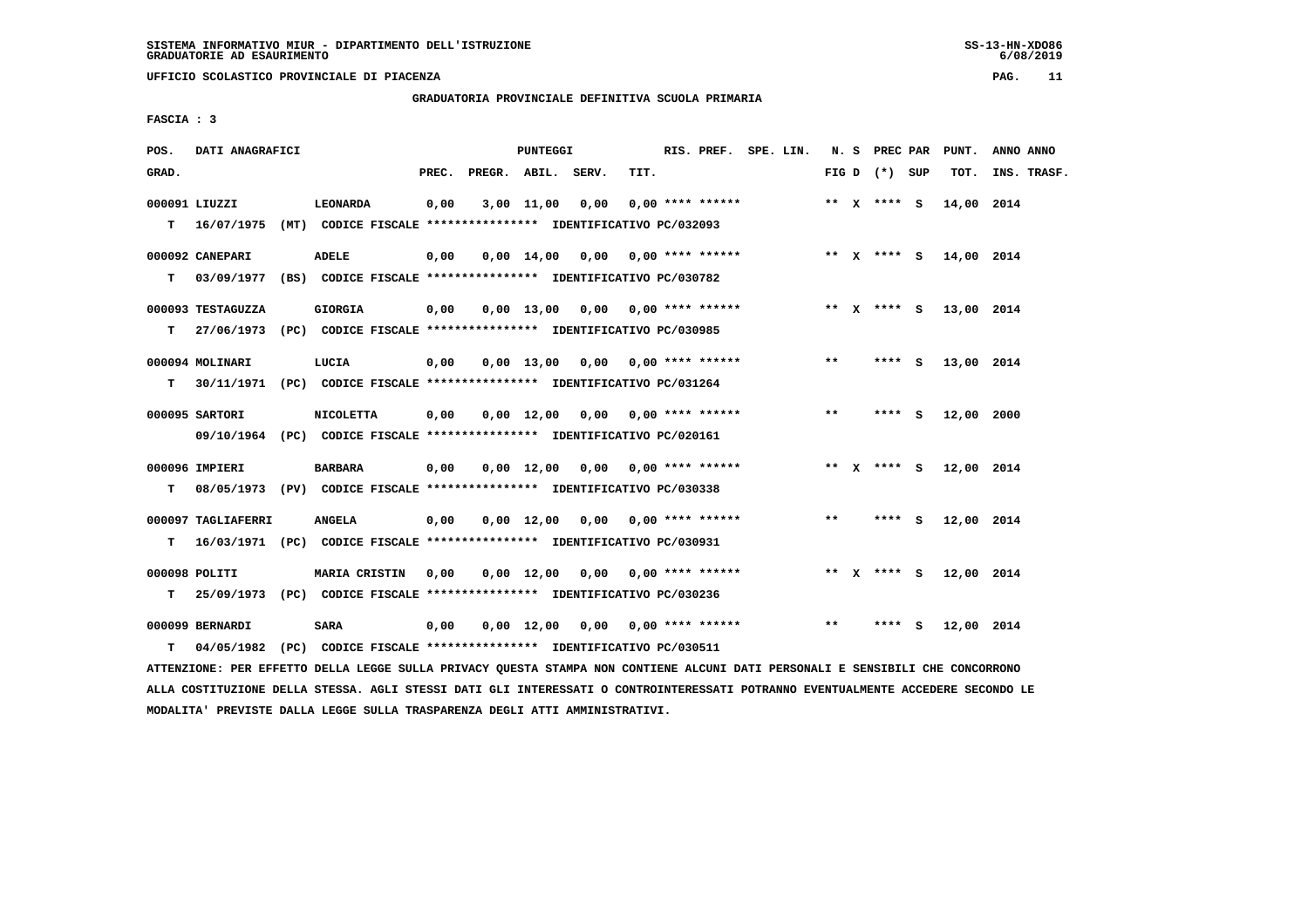$6/08/2019$ 

 **UFFICIO SCOLASTICO PROVINCIALE DI PIACENZA PAG. 12**

 **GRADUATORIA PROVINCIALE DEFINITIVA SCUOLA PRIMARIA**

 **FASCIA : 3**

| POS.         | DATI ANAGRAFICI                                                          |      |                                                               |       |                    | PUNTEGGI |                                        | RIS. PREF. SPE. LIN. |                     |       | N. S PREC PAR |     | PUNT.      | ANNO ANNO       |
|--------------|--------------------------------------------------------------------------|------|---------------------------------------------------------------|-------|--------------------|----------|----------------------------------------|----------------------|---------------------|-------|---------------|-----|------------|-----------------|
| GRAD.        |                                                                          |      |                                                               | PREC. | PREGR. ABIL. SERV. |          | TIT.                                   |                      |                     |       | FIG D $(*)$   | SUP | TOT.       | INS. TRASF.     |
| 000100 GATTI |                                                                          |      | CLAUDIA                                                       | 0,00  |                    |          | $0,00$ 11,00 0,00 0,00 **** ******     |                      | ** X **** S         |       |               |     | 11,00 2014 |                 |
| т            | 30/12/1977                                                               | (PC) | CODICE FISCALE **************** IDENTIFICATIVO PC/030071      |       |                    |          |                                        |                      |                     |       |               |     |            |                 |
| 000101 COSTA |                                                                          |      | <b>ERIKA</b>                                                  | 0,00  |                    |          | $0,00$ 11,00 0,00 0,00 **** ******     |                      | $***$ $X$ $***$ $S$ |       |               |     | 11,00 2014 |                 |
| т            | 21/12/1979 (LO) CODICE FISCALE **************** IDENTIFICATIVO PC/030821 |      |                                                               |       |                    |          |                                        |                      |                     |       |               |     |            |                 |
| 000102 BETTA |                                                                          |      | <b>VALERIA</b>                                                | 0,00  |                    |          | $0.00$ 11.00 0.00 0.00 **** ******     |                      |                     |       | ** x **** s   |     | 11,00 2014 |                 |
| T.           | 02/02/1977                                                               | (PC) | CODICE FISCALE **************** IDENTIFICATIVO PC/030524      |       |                    |          |                                        |                      |                     |       |               |     |            |                 |
| 000103 BOTTI |                                                                          |      | LAURA                                                         | 0,00  |                    |          | $0,00$ 11,00 0,00 0,00 **** ******     |                      |                     | $***$ | $***$ S       |     | 11,00 2014 |                 |
| T.           | 30/09/1982                                                               |      | (PC) CODICE FISCALE **************** IDENTIFICATIVO PC/029999 |       |                    |          |                                        |                      |                     |       |               |     |            |                 |
|              | 000104 TOSCIRI                                                           |      | <b>FEDERICA</b>                                               | 0,00  |                    |          | $0.00$ 11.00 0.00 0.00 **** ******     |                      | $***$ $X$ $***$ $S$ |       |               |     | 11,00 2014 |                 |
| т            | 02/07/1968                                                               | (PC) | CODICE FISCALE **************** IDENTIFICATIVO PC/030603      |       |                    |          |                                        |                      |                     |       |               |     |            |                 |
|              | 000105 DI STASI                                                          |      | LILIANA ASSUN                                                 | 0,00  | 11,00              |          | $0,00$ $0,00$ $0,00$ $***$ **** ****** |                      |                     |       | ** x **** S   |     |            | 11,00 2019 2019 |
|              | $T = 15/08/1968$                                                         | (CS) | CODICE FISCALE **************** IDENTIFICATIVO PC/034333      |       |                    |          |                                        |                      |                     |       |               |     |            |                 |